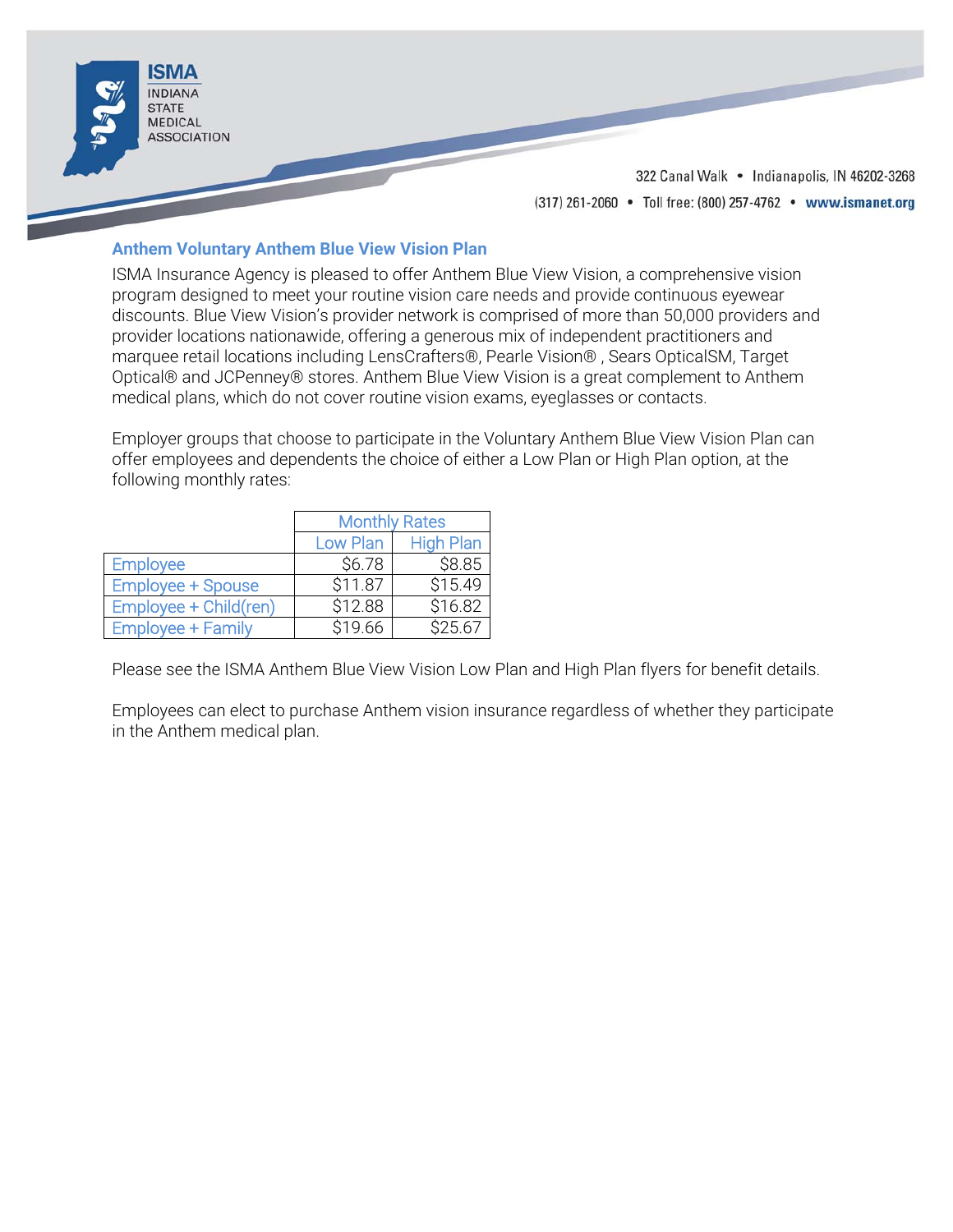

## **Welcome to your Blue View Vision plan!**

You have many choices when it comes to using your benefits. As a Blue View Vision plan client, your employees have access to one of the nation's largest vision networks. Members may choose from many private practice doctors, local optical stores, and national retail stores including LensCrafters®, Target Optical®, Sears Optical®, JCPenney® Optical and most Pearle Vision® locations. They may also use their in-network benefits to order eyewear online at Glasses.com and ContactsDirect.com. To locate a participating network eye care doctor or location, they can log in at **anthem.com**, or from the home page menu under Care, select **Find a Doctor**. They may also call member services for assistance at **1-866-723-0515**.

**Out-of-Network –** Members also have the option to receive covered benefits outside of the Blue View Vision network. They pay in full at the time of service, obtain an itemized receipt, and file a claim for reimbursement up to your maximum out-of-network allowance.

| YOUR BLUE VIEW VISION PLAN BENEFITS                                                                                                                                                                                                                                                                                                                 | <b>IN-NETWORK</b>                                                            | <b>OUT-OF-NETWORK</b>                                                            | <b>FREQUENCY</b>                   |
|-----------------------------------------------------------------------------------------------------------------------------------------------------------------------------------------------------------------------------------------------------------------------------------------------------------------------------------------------------|------------------------------------------------------------------------------|----------------------------------------------------------------------------------|------------------------------------|
| <b>Routine Eye Exam</b>                                                                                                                                                                                                                                                                                                                             |                                                                              |                                                                                  |                                    |
| A comprehensive eye examination                                                                                                                                                                                                                                                                                                                     | \$20 copay                                                                   | Up to \$42 reimbursement                                                         | Once every<br>12 months            |
| <b>Eyeglass Frames</b>                                                                                                                                                                                                                                                                                                                              |                                                                              |                                                                                  |                                    |
| One pair of eyeglass frames                                                                                                                                                                                                                                                                                                                         | \$130 allowance,<br>then 20% off any<br>remaining balance                    | Up to \$45 reimbursement                                                         | Once every<br>24 months            |
| <b>Eyeglass Lenses (instead of contact lenses)</b>                                                                                                                                                                                                                                                                                                  |                                                                              |                                                                                  |                                    |
| One pair of standard plastic prescription lenses:<br>Single vision lenses<br><b>Bifocal lenses</b><br><b>Trifocal lenses</b><br>$\bullet$                                                                                                                                                                                                           | \$20 copay<br>\$20 copay<br>\$20 copay                                       | Up to \$40 reimbursement<br>Up to \$60 reimbursement<br>Up to \$80 reimbursement | Once every<br>24 months            |
| <b>Eyeglass Lens Enhancements</b><br>When obtaining covered eyewear from a Blue View Vision provider, you may choose to add any of the following lens enhancements at no extra cost.                                                                                                                                                                |                                                                              |                                                                                  |                                    |
| <b>Transitions</b> Lenses (for a child under age 19)<br>$\bullet$<br>Standard polycarbonate (for a child under age 19)<br>$\bullet$<br>Factory scratch coating<br>$\bullet$                                                                                                                                                                         | \$0 copay<br>\$0 copay<br>\$0 copay                                          | No allowance<br>when obtained<br>out-of-network                                  | Same as covered<br>eyeglass lenses |
| <b>Contact Lenses (instead of eyeglass lenses)</b><br>Contact lens allowance will only be applied toward the first purchase of contacts made during a benefit period. Any unused amount remaining cannot<br>be used for subsequent purchases in the same benefit period, nor can any unused amount be carried over to the following benefit period. |                                                                              |                                                                                  |                                    |
| Elective conventional (non-disposable)<br>$\bullet$<br><b>OR</b><br>Elective disposable<br>$\bullet$                                                                                                                                                                                                                                                | \$130 allowance,<br>then 15% off any<br>remaining balance<br>\$130 allowance | Up to \$105 reimbursement<br>Up to \$105 reimbursement                           | Once every                         |
| <b>OR</b>                                                                                                                                                                                                                                                                                                                                           | (no additional<br>discount)                                                  |                                                                                  | 24 months                          |
| Non-elective (medically necessary)<br>$\bullet$                                                                                                                                                                                                                                                                                                     | Covered in full                                                              | Up to \$210 reimbursement                                                        |                                    |

This is a primary vision care benefit intended to cover only routine eye examinations and corrective eyewear. Blue View Vision is for routine eye care only. If you need medical treatment for your eyes, visit a participating eye care doctor from your medical network. Benefits are payable only for expenses incurred while the group and insured person's coverage is in force. This information is intended to be a brief outline of coverage. All terms and conditions of coverage, including benefits and exclusions, are contained in the member's policy, which shall control in the event of a conflict with this overview. This benefit overview is only one piece of your entire enrollment package.

#### **EXCLUSIONS & LIMITATIONS (not a comprehensive list – please refer to the member Certificate of Coverage for a complete list)**

**Combined Offers.** Not to be combined with any offer, coupon, or in-store advertisement.

**Excess Amounts.** Amounts in excess of covered vision expense.

**Sunglasses.** Plano sunglasses and accompanying frames.

**Safety Glasses.** Safety glasses and accompanying frames.

**Not Specifically Listed.** Services not specifically listed in this plan as covered services.

**Lost or Broken Lenses or Frames.** Any lost or broken lenses or frames are not eligible for replacement unless the insured person has reached his or her normal service interval as indicated in the plan design. **Non-Prescription Lenses.** Any non-prescription lenses, eyeglasses or contacts. Plano lenses or lenses that have no refractive power. **Orthoptics.** Orthoptics or vision training and any associated supplemental testing.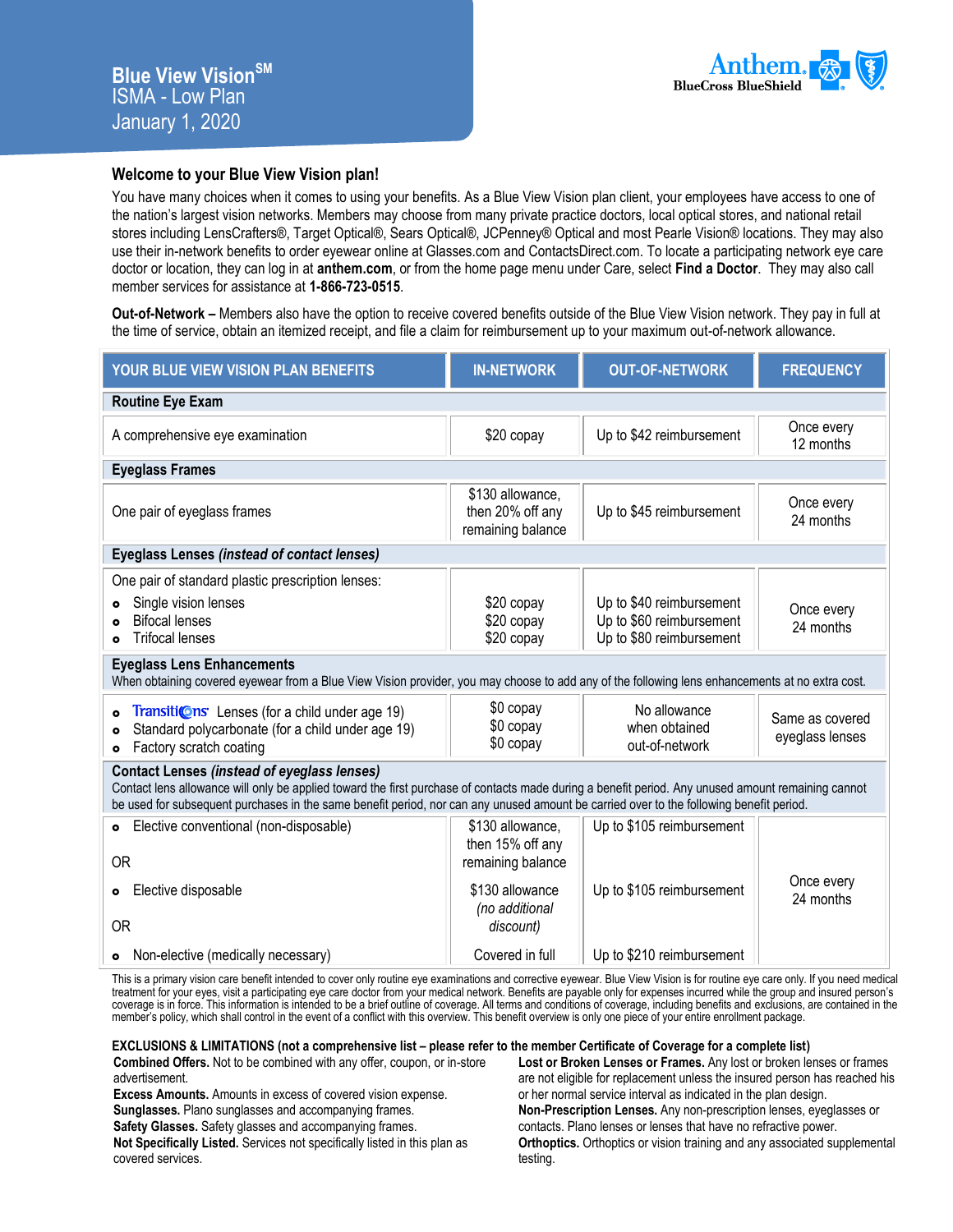| OPTIONAL SAVINGS AVAILABLE FROM BLUE VIEW VISION IN-NETWORK PROVIDERS ONLY                                                                                                                            |                                                                                                                                                                                                                                                                                                                                                                                                                                                                                                                             | <b>In-network Member Cost</b><br>(after any applicable copay)                                                 |
|-------------------------------------------------------------------------------------------------------------------------------------------------------------------------------------------------------|-----------------------------------------------------------------------------------------------------------------------------------------------------------------------------------------------------------------------------------------------------------------------------------------------------------------------------------------------------------------------------------------------------------------------------------------------------------------------------------------------------------------------------|---------------------------------------------------------------------------------------------------------------|
| Retinal Imaging - at member's option can be performed at time of eye exam                                                                                                                             |                                                                                                                                                                                                                                                                                                                                                                                                                                                                                                                             | Not more than \$39                                                                                            |
| Eyeglass lens upgrades<br>When obtaining eyewear from a Blue View Vision<br>provider, you may choose to upgrade your new<br>eyeglass lenses at a discounted cost. Eyeglass lens<br>copayment applies. | <b>Transitions</b> lenses (Adults)<br>$\bullet$<br>Standard Polycarbonate (Adults)<br>$\bullet$<br>Tint (Solid and Gradient)<br>$\bullet$<br><b>UV Coating</b><br>$\bullet$<br>Progressive Lenses <sup>1</sup><br>$\bullet$<br>Standard<br>$\bullet$<br>Premium Tier 1<br>$\bullet$<br>Premium Tier 2<br>$\bullet$<br>Premium Tier 3<br>$\bullet$<br>Anti-Reflective Coating <sup>2</sup><br>$\bullet$<br>Standard<br>$\bullet$<br>Premium Tier 1<br>$\bullet$<br>Premium Tier 2<br>$\bullet$<br>Other Add-ons<br>$\bullet$ | \$20<br>\$40<br>\$15<br>\$15<br>\$65<br>\$85<br>\$95<br>\$110<br>\$45<br>\$57<br>\$68<br>20% off retail price |
| <b>Additional Pairs of Eyeglasses</b><br>Anytime from any Blue View Vision network provider.                                                                                                          | <b>Complete Pair</b><br>$\bullet$<br>Eyeglass materials purchased separately<br>$\bullet$                                                                                                                                                                                                                                                                                                                                                                                                                                   | 40% off retail price<br>20% off retail price                                                                  |
| <b>Eyewear Accessories</b>                                                                                                                                                                            | Items such as non-prescription sunglasses,<br>$\bullet$<br>lens cleaning supplies, contact lens<br>solutions, eyeglass cases, etc.                                                                                                                                                                                                                                                                                                                                                                                          | 20% off retail price                                                                                          |
| <b>Contact lens fit and follow-up</b><br>A contact lens fitting and up to two follow-up visits are<br>available to you once a comprehensive eye exam has<br>been completed.                           | Standard contact lens fitting <sup>3</sup><br>$\bullet$<br>Premium contact lens fitting <sup>4</sup><br>$\bullet$                                                                                                                                                                                                                                                                                                                                                                                                           | Up to \$55<br>10% off retail price                                                                            |
| <b>Conventional Contact Lenses</b>                                                                                                                                                                    | Discount applies to materials only<br>$\bullet$                                                                                                                                                                                                                                                                                                                                                                                                                                                                             | 15% off retail price                                                                                          |

<sup>1</sup> Please ask your provider for his/her recommendation as well as the available progressive brands by tier.

<sup>2</sup> Please ask your provider for his/her recommendation as well as the available coating brands by tier.

<sup>3</sup> Standard fitting includes spherical clear lenses for conventional wear and planned replacement. Examples include but are not limited to disposable and frequent replacement.

4 Premium fitting includes all lens designs, materials and specialty fittings other than standard contact lenses. Examples include but are not limited to toric and multifocal.

Discounts are subject to change without notice. Discounts are not 'covered benefits' under your vision plan and will not be listed in your certificate of coverage. Discounts will be offered from in-network providers except where state law prevents discounting of products and services that are not covered benefits under the plan. Discounts on frames will not apply if the manufacturer has imposed a no discount policy on sales at retail and independent provider locations. Some of our in-network providers include:



## **ADDITIONAL SAVINGS AVAILABLE THROUGH ANTHEM'S SPECIAL OFFERS PROGRAM \***

Savings on items like additional eyewear after your benefits have been used, non-prescription sunglasses, hearing aids and even LASIK laser vision correction surgery are available through a variety of vendors. Just **log in at anthem.com**, select discounts, then Vision, Hearing & Dental.

\* Discounts cannot be used in conjunction with your covered benefits.

#### **OUT-OF-NETWORK**

If you choose to receive covered services or purchase covered eyewear from an out-of-network provider, network discounts will not apply and you will be responsible for payment of services and/or eyewear materials at the time of service. Please complete an out-of-network claim form and submit it along with your itemized receipt to the fax number, email address, or mailing address below. To download a claim form, log in at **anthem.com**, or from the home page menu under Support select Forms, click Change State to choose your state, and then scroll down to Claims and select the Blue View Vision Out-of-Network Claim Form. You may instead call member services at **1-866-723-0515** to request a claim form.

> **To Fax:** 866-293-7373 **To Email:** oonclaims@eyewearspecialoffers.com **To Mail:** Blue View Vision Attn: OON Claims P.O. Box 8504 Mason, OH 45040-7111

Transitions and the swirl are registered trademarks of Transitions Optical, Inc.

Anthem Blue Cross and Blue Shield is the trade name of: In Indiana: Anthem Insurance Companies, Inc. In Kentucky: Anthem Health Plans of Kentucky, Inc. In Missouri (excluding 30 counties in the Kansas City area): RightCHOI Managed Care, Inc. (RIT), Healthy Alliance® Life Insurance Company (HALIC), and HMO Missouri, Inc. RIT and certain affiliates administer non-HMO benefits underwritten by HALIC and HMO benefits underwritten by HMO Missouri, administers PPO and indemnity policies and underwrites the out of network benefits in POS policies offered by Compcare Health Services Insurance Corporation (Compcare) or Wisconsin Collaborative Insurance Company (WCIC). C underwrites or administers HMO or POS policies; WCIC underwrites or administers Well Priority HMO or POS policies. Independent licensees of the Blue Cross and Blue Shield Association. ANTHEM is a registered trademark of An Insurance Companies, Inc. The Blue Cross and Blue Shield names and symbols are registered marks of the Blue Cross and Blue Shield Association.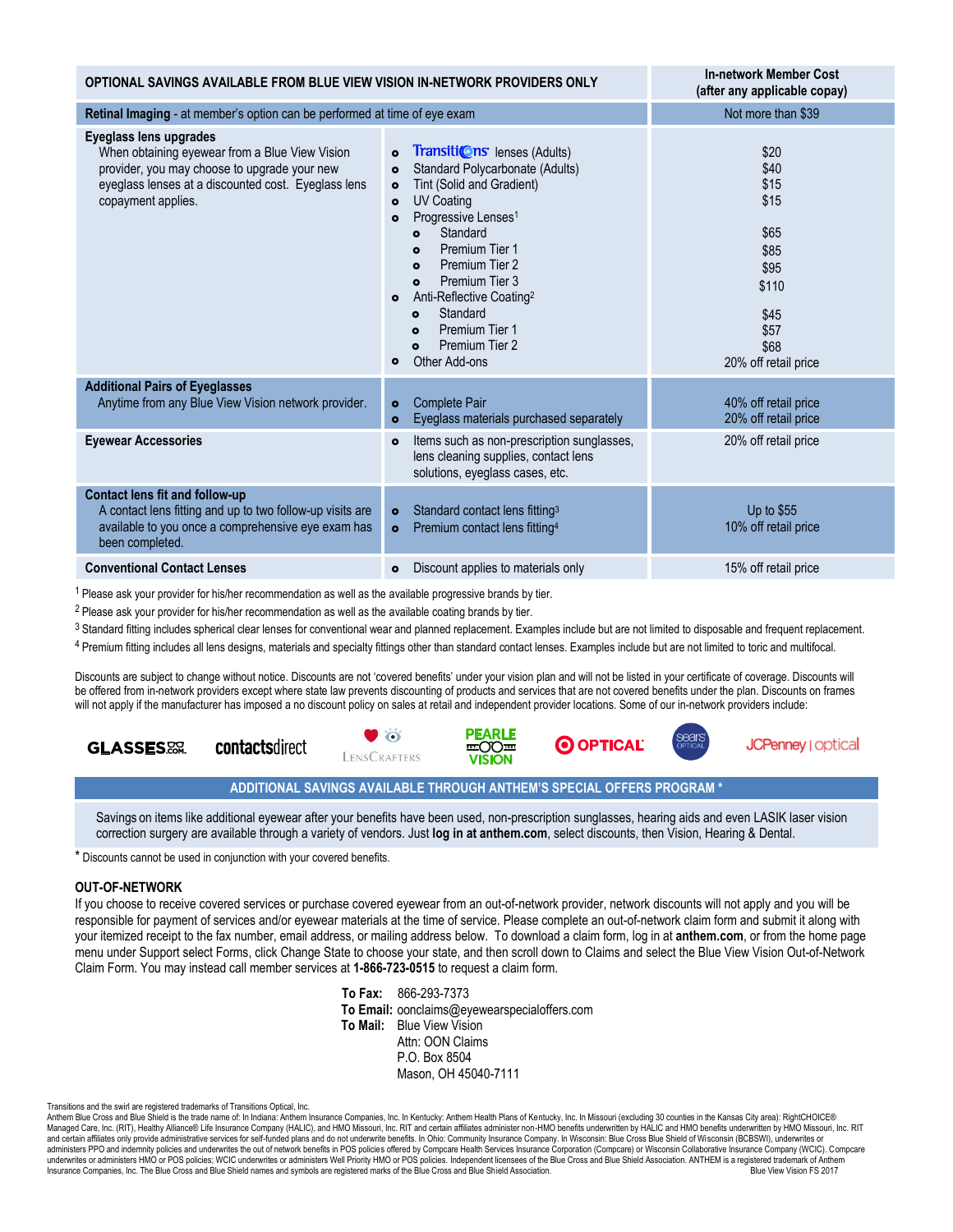

## **Welcome to your Blue View Vision plan!**

You have many choices when it comes to using your benefits. As a Blue View Vision plan member, you have access to one of the nation's largest vision networks. You may choose from many private practice doctors, local optical stores, and national retail stores including LensCrafters®, Target Optical®, Sears Optical®, JCPenney® Optical and most Pearle Vision® locations. You may also use your in-network benefits to order eyewear online at Glasses.com and ContactsDirect.com. To locate a participating network eye care doctor or location, log in at **anthem.com**, or from the home page menu under Care, select **Find a Doctor**. You may also call member services for assistance at **1-866-723-0515**.

**Out-of-Network –** If you choose to, you may instead receive covered benefits outside of the Blue View Vision network. Just pay in full at the time of service, obtain an itemized receipt, and file a claim for reimbursement up to your maximum out-of-network allowance.

| YOUR BLUE VIEW VISION PLAN BENEFITS                                                                                                                                                                                                                                                                                                                                                | <b>IN-NETWORK</b>                                                            | <b>OUT-OF-NETWORK</b>                                                                            | <b>FREQUENCY</b>                           |
|------------------------------------------------------------------------------------------------------------------------------------------------------------------------------------------------------------------------------------------------------------------------------------------------------------------------------------------------------------------------------------|------------------------------------------------------------------------------|--------------------------------------------------------------------------------------------------|--------------------------------------------|
| <b>Routine Eye Exam</b>                                                                                                                                                                                                                                                                                                                                                            |                                                                              |                                                                                                  |                                            |
| A comprehensive eye examination                                                                                                                                                                                                                                                                                                                                                    | \$10 copay                                                                   | Up to \$42 reimbursement                                                                         | Once every<br>12 months                    |
| <b>Eyeglass Frames</b>                                                                                                                                                                                                                                                                                                                                                             |                                                                              |                                                                                                  |                                            |
| One pair of eyeglass frames                                                                                                                                                                                                                                                                                                                                                        | \$150 allowance,<br>then 20% off any<br>remaining balance                    | Up to \$45 reimbursement                                                                         | Once every<br>24 months                    |
| <b>Eyeglass Lenses (instead of contact lenses)</b>                                                                                                                                                                                                                                                                                                                                 |                                                                              |                                                                                                  |                                            |
| One pair of standard plastic prescription lenses:<br>Single vision lenses<br><b>Bifocal lenses</b><br><b>Trifocal lenses</b><br>$\bullet$<br><b>Eyeglass Lens Enhancements</b><br>When obtaining covered eyewear from a Blue View Vision provider, you may choose to add any of the following lens enhancements at no extra cost.<br>Transitions Lenses (for a child under age 19) | \$20 copay<br>\$20 copay<br>\$20 copay<br>\$0 copay                          | Up to \$40 reimbursement<br>Up to \$60 reimbursement<br>Up to \$80 reimbursement<br>No allowance | Once every<br>12 months<br>Same as covered |
| Standard polycarbonate (for a child under age 19)<br>$\bullet$<br>Factory scratch coating<br>$\bullet$                                                                                                                                                                                                                                                                             | \$0 copay<br>\$0 copay                                                       | when obtained<br>out-of-network                                                                  | eyeglass lenses                            |
| <b>Contact Lenses (instead of eyeglass lenses)</b><br>Contact lens allowance will only be applied toward the first purchase of contacts made during a benefit period. Any unused amount remaining cannot<br>be used for subsequent purchases in the same benefit period, nor can any unused amount be carried over to the following benefit period.                                |                                                                              |                                                                                                  |                                            |
| Elective conventional (non-disposable)<br>$\bullet$<br><b>OR</b><br>Elective disposable<br>$\bullet$                                                                                                                                                                                                                                                                               | \$140 allowance,<br>then 15% off any<br>remaining balance<br>\$140 allowance | Up to \$105 reimbursement<br>Up to \$105 reimbursement                                           | Once every                                 |
| <b>OR</b>                                                                                                                                                                                                                                                                                                                                                                          | (no additional<br>discount)                                                  |                                                                                                  | 12 months                                  |
| • Non-elective (medically necessary)                                                                                                                                                                                                                                                                                                                                               | Covered in full                                                              | Up to \$210 reimbursement                                                                        |                                            |

This is a primary vision care benefit intended to cover only routine eye examinations and corrective eyewear. Blue View Vision is for routine eye care only. If you need medical treatment for your eyes, visit a participating eye care doctor from your medical network. Benefits are payable only for expenses incurred while the group and insured person's coverage is in force. This information is intended to be a brief outline of coverage. All terms and conditions of coverage, including benefits and exclusions, are contained in the member's policy, which shall control in the event of a conflict with this overview. This benefit overview is only one piece of your entire enrollment package.

### **EXCLUSIONS & LIMITATIONS (not a comprehensive list – please refer to the member Certificate of Coverage for a complete list)**

**Combined Offers.** Not to be combined with any offer, coupon, or in-store advertisement.

**Excess Amounts.** Amounts in excess of covered vision expense.

**Sunglasses.** Plano sunglasses and accompanying frames.

**Safety Glasses.** Safety glasses and accompanying frames.

**Not Specifically Listed.** Services not specifically listed in this plan as covered services.

**Lost or Broken Lenses or Frames.** Any lost or broken lenses or frames are not eligible for replacement unless the insured person has reached his or her normal service interval as indicated in the plan design. **Non-Prescription Lenses.** Any non-prescription lenses, eyeglasses or contacts. Plano lenses or lenses that have no refractive power. **Orthoptics.** Orthoptics or vision training and any associated supplemental testing.